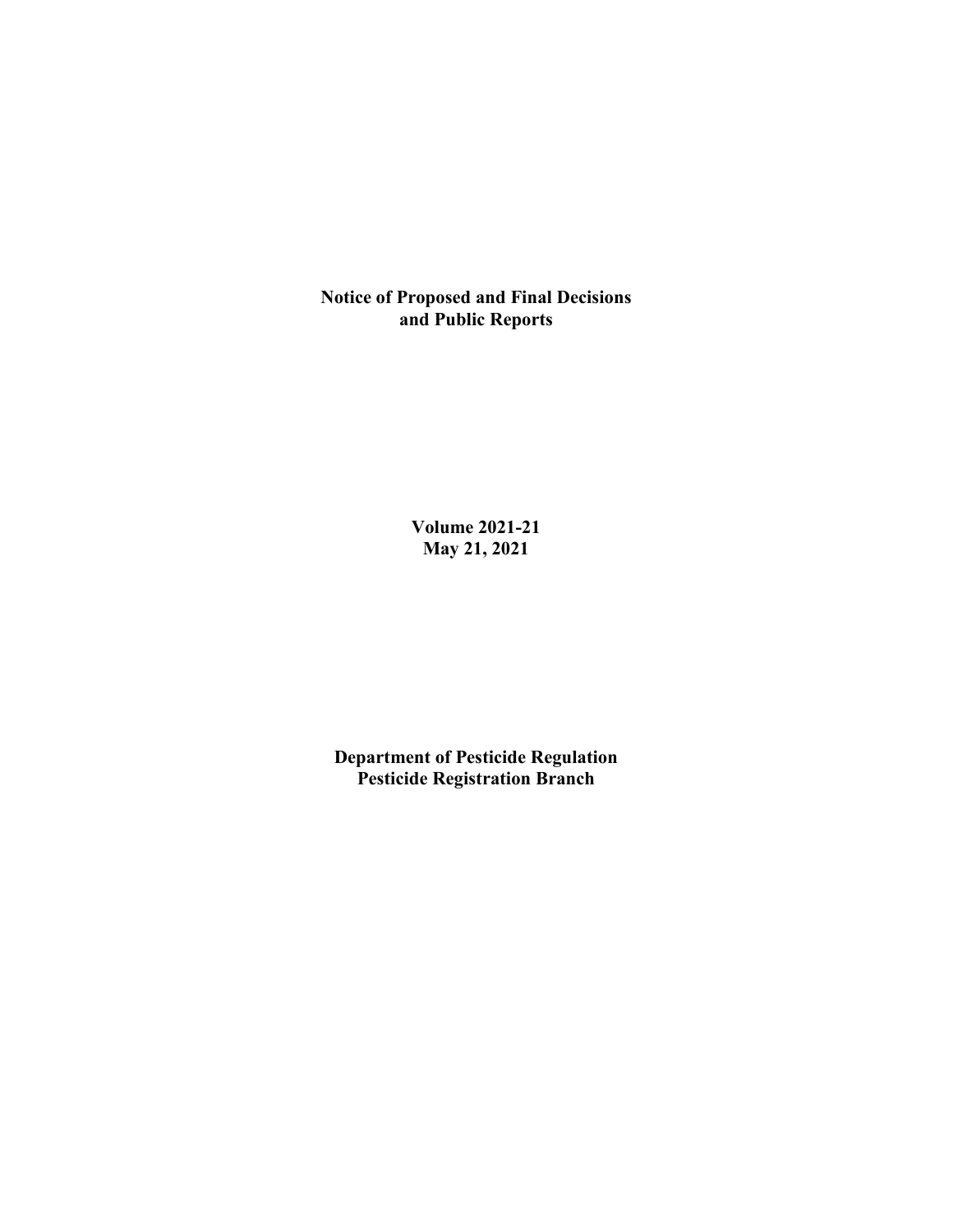## **NOTICE OF FINAL DECISIONS TO REGISTER PESTICIDE PRODUCTS AND WRITTEN EVALUATION**

Pursuant to Title 3, California Code of Regulations section 6255, the Director of the Department of Pesticide Regulation (DPR), files this Notice of Final Decisions to Register Pesticide Products with the Secretary of the Resources Agency for posting. This notice must remain posted for a period of 30 days for public inspection. Between the time DPR posts a proposed registration decision for public comment and DPR makes a final decision regarding the product, nonsignificant changes may be made to the product label (e.g., revising the product name, changing a master label to an end-use marketing label, correcting typographical errors). If the changes are not significant, DPR will not re-notice the product for public review and comment. However, if significant changes are made to the product label that substantially affect DPR's analysis on direct or indirect significant adverse environmental or human health impacts that can reasonably be expected to occur from the proposed decision, DPR will re-notice the product label for public review and comment.

In addition, for any product that is posted proposed to register as a conditional registration, the registrant may address the conditions of registration by providing the appropriate data or modifying the product label (e.g., remove use site, add "not for use in California" to a use site) during the posting period. If the registrant adequately addresses the conditions of registration during the posting period and the resulting change to the product label is not significant such that DPR must re-post the product label for review and public comment, DPR will post the product below, but will no longer have a "conditional" designation by the registration type.

For information about submitting a request for any documents related to this notice, please visit [https://www.cdpr.ca.gov/public\\_r.htm.](https://www.cdpr.ca.gov/public_r.htm)

To view the public report that was issued when the product was proposed for registration, click on the hyperlinked Tracking Number for the product.

*Tracking Number with hyperlink to public report – (EPA Registration Number) Applicant / Brand Name*

[279923](https://www.cdpr.ca.gov/docs/registration/nod/public_reports/279923.pdf) - (69553 - 9) ANDERMATT BIOCONTROL AG AMYPROTEC 42 USE: FUNGICIDE - FOR THE CONTROL OF DISEASES SUCH AS FUSARIUM, RHIZOCTONIA, AND PHYTOPHTHORA ON AGRICULTURAL CROPS SUCH AS PARSLEY, STRAWBERRIES, AND POTATOES; AND FOR DISEASE CONTROL ON VEGETABLE, FRUIT, AND ORNAMENTAL PLANTS GROWN IN RESIDENTIAL **SETTINGS** TYPE: SECTION 3 REGISTRATION - ACTIVE INGREDIENT(S): BACILLUS AMYLOLIQUEFACIENS FZB42 CAS NUMBER(S): (NO CAS NUMBER)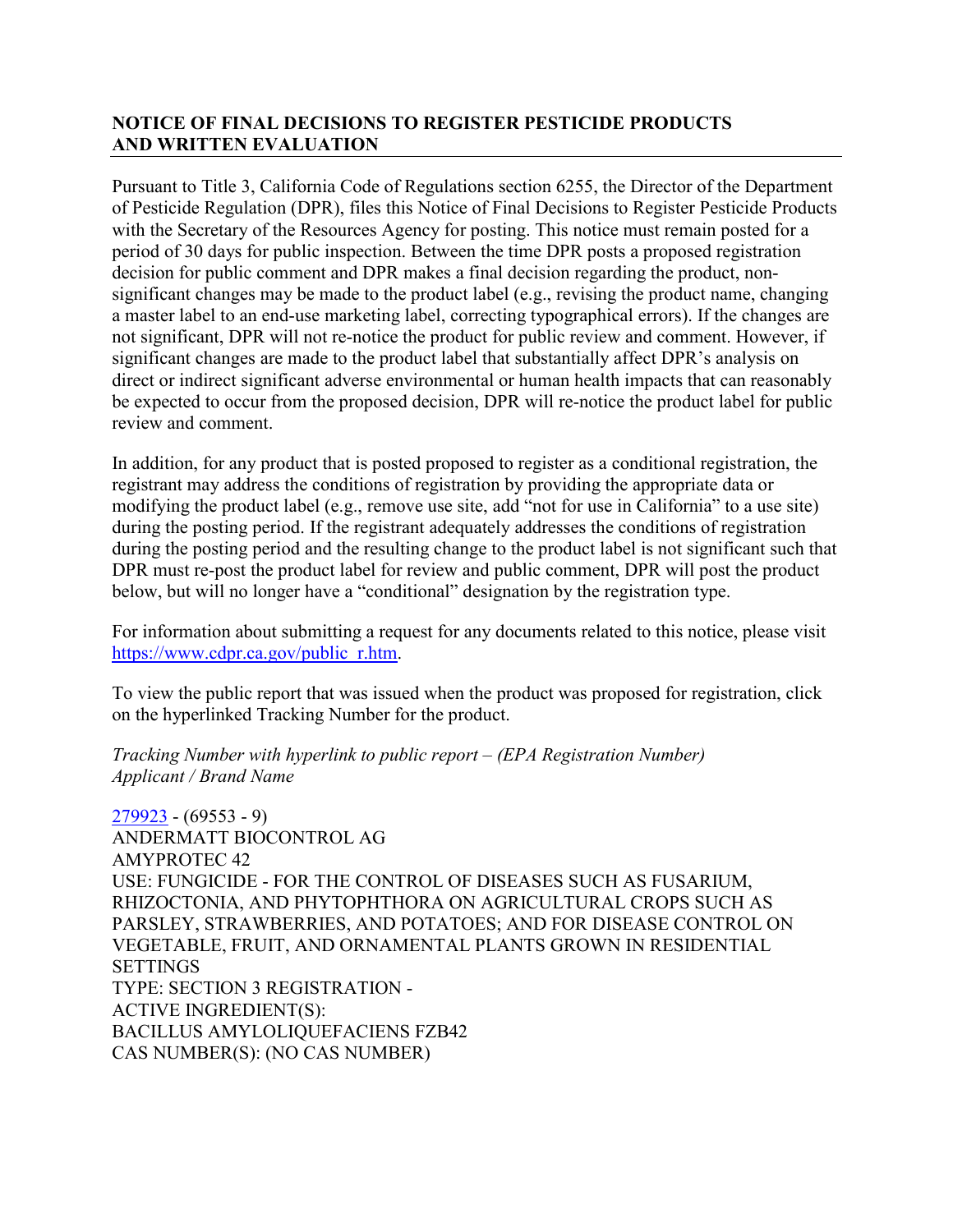**Notice of Final Decisions to Register (Continued) Page 2**

[296913](https://www.cdpr.ca.gov/docs/registration/nod/public_reports/296913.pdf) - (7969 - 391) BASF CORPORATION SEFINA INSCALIS INSECTICIDE USE: INSECTICIDE - FOR THE CONTROL OF INSECTS SUCH AS APHIDS, ASIAN CITRUS PSYLLID, AND SILVERLEAF WHITEFLIES ON CROPS SUCH AS CITRUS, COTTON, FRUITING VEGETABLES, POTATO, CUCUMBER, AND SOYBEAN TYPE: SECTION 3 LABEL AMENDMENT - SUPPLEMENTAL LABELING TO ADD USE IN THE GRASS FORAGE, FODDER, AND HAY CROP GROUP ACTIVE INGREDIENT(S): AFIDOPYROPEN CAS NUMBER(S): 915972-17-7

[296914](https://www.cdpr.ca.gov/docs/registration/nod/public_reports/296914.pdf) - (7969 - 391) BASF CORPORATION SEFINA INSCALIS INSECTICIDE USE: INSECTICIDE - FOR THE CONTROL OF INSECTS SUCH AS APHIDS, ASIAN CITRUS PSYLLID, AND SILVERLEAF WHITEFLIES ON CROPS SUCH AS CITRUS, COTTON, FRUITING VEGETABLES, POTATO, CUCUMBER, AND SOYBEAN TYPE: SECTION 3 LABEL AMENDMENT - SUPPLEMENTAL LABELING TO ADD USE IN SORGHUM ACTIVE INGREDIENT(S): AFIDOPYROPEN CAS NUMBER(S): 915972-17-7

[296915](https://www.cdpr.ca.gov/docs/registration/nod/public_reports/296915.pdf) - (7969 - 391) BASF CORPORATION SEFINA INSCALIS INSECTICIDE USE: INSECTICIDE - FOR THE CONTROL OF INSECTS SUCH AS APHIDS, ASIAN CITRUS PSYLLID, AND SILVERLEAF WHITEFLIES ON CROPS SUCH AS CITRUS, COTTON, FRUITING VEGETABLES, POTATO, CUCUMBER, AND SOYBEAN TYPE: SECTION 3 LABEL AMENDMENT - TO ADD A SUPPLEMENTAL LABEL FOR USE IN NONGRASS ANIMAL FEEDS GROUP ACTIVE INGREDIENT(S): AFIDOPYROPEN CAS NUMBER(S): 915972-17-7

[287972](https://www.cdpr.ca.gov/docs/registration/nod/public_reports/287972.pdf) - (87301 - 1 - 91594) BIOBEST USA, INC. ASPERELLO T34 BIOCONTROL USE: FUNGICIDE - FOR THE SUPPRESSION OF ROOT DISEASES CAUSED BY FUSARIUM, RHIZOCTONIA, PYTHIUM, AND PHYTOPHTHORA IN ORNAMENTAL PLANTS GROWN IN GREENHOUSES TYPE: SECTION 3 SUBREGISTRATION - ACTIVE INGREDIENT(S): TRICHODERMA ASPERELLUM STRAIN T-34 CAS NUMBER(S): (NO CAS NUMBER)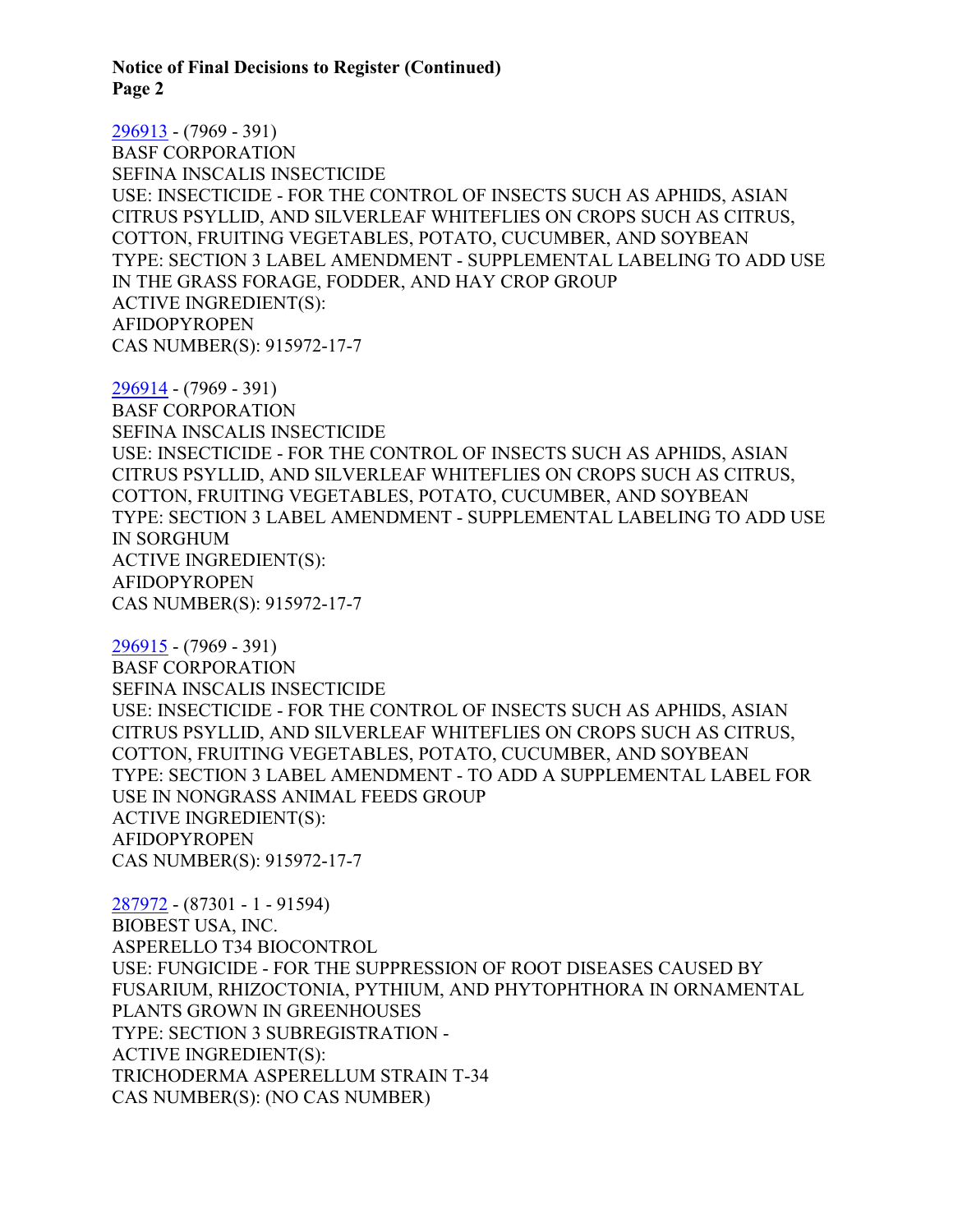**Notice of Final Decisions to Register (Continued) Page 3**

[296247](https://www.cdpr.ca.gov/docs/registration/nod/public_reports/296247.pdf) - (89670 - 1) LODI GROUP BLACK PEARL PASTE USE: VERTEBRATE CONTROL - FOR INDOOR USE ONLY FOR THE CONTROL OF HOUSE MICE TYPE: SECTION 3 REGISTRATION - ACTIVE INGREDIENT(S): ALPHA-CHLORALOSE CAS NUMBER(S): 15879-93-3

[296246](https://www.cdpr.ca.gov/docs/registration/nod/public_reports/296246.pdf) - (89670 - 3) LODI GROUP BLACK PEARL PASTE PRO USE: VERTEBRATE CONTROL - FOR INDOOR USE ONLY FOR THE CONTROL OF HOUSE MICE TYPE: SECTION 3 REGISTRATION - ACTIVE INGREDIENT(S): ALPHA-CHLORALOSE CAS NUMBER(S): 15879-93-3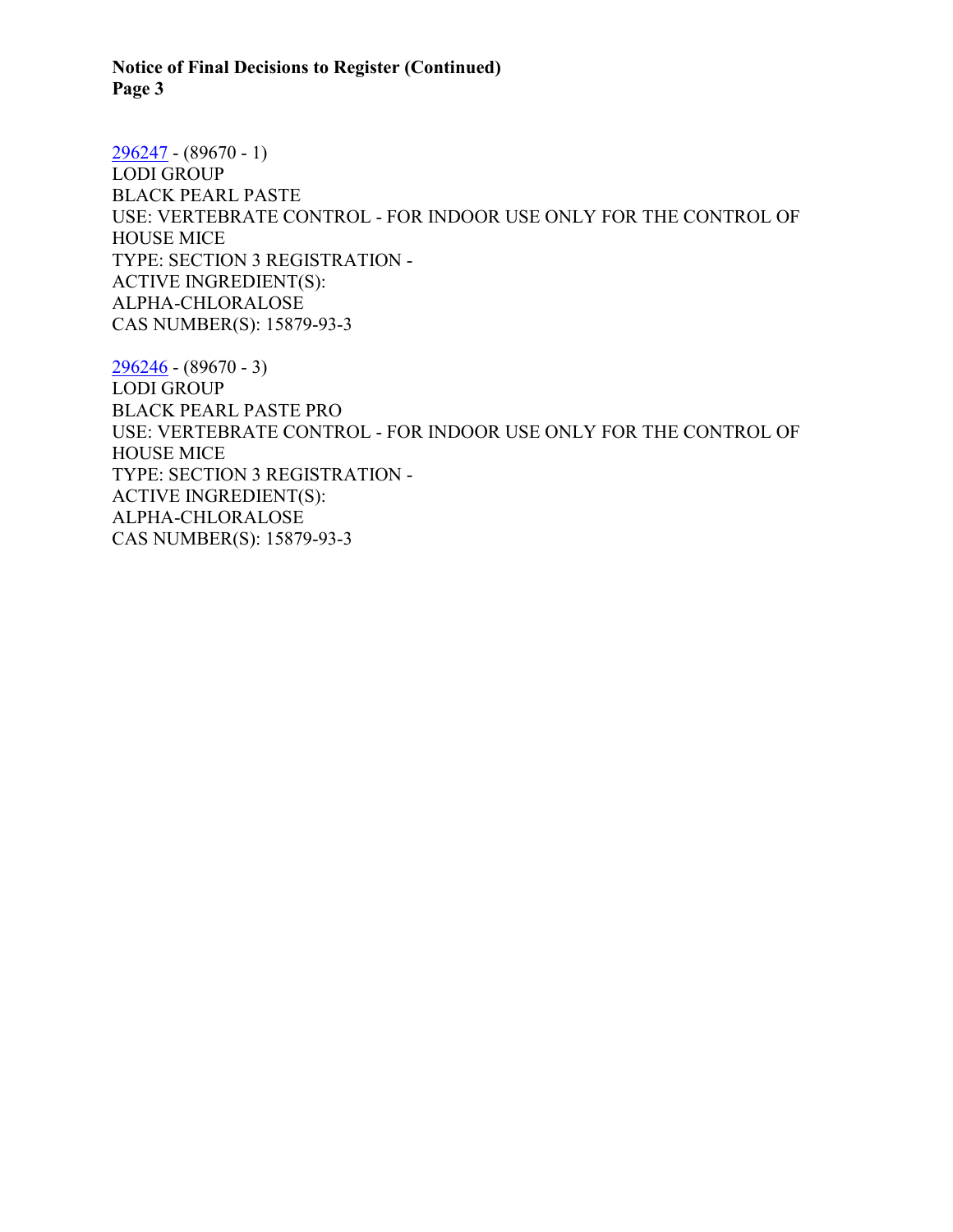## **Notice of Final Decisions to Register (Continued) Page 4**

## **Written Evaluation**

Pursuant to Title 3, California Code of Regulations section 6254, this notice includes a written evaluation of significant environmental points raised in comments submitted during the review and comment period required by Title 3, California Code of Regulations section 6253 for any of the products listed above.

## **DPR received no comments on the above listed products.**

*Original signed by Tulio Macedo 05/19/2021*

 Tulio Macedo, Chief Pesticide Registration Branch

Dated